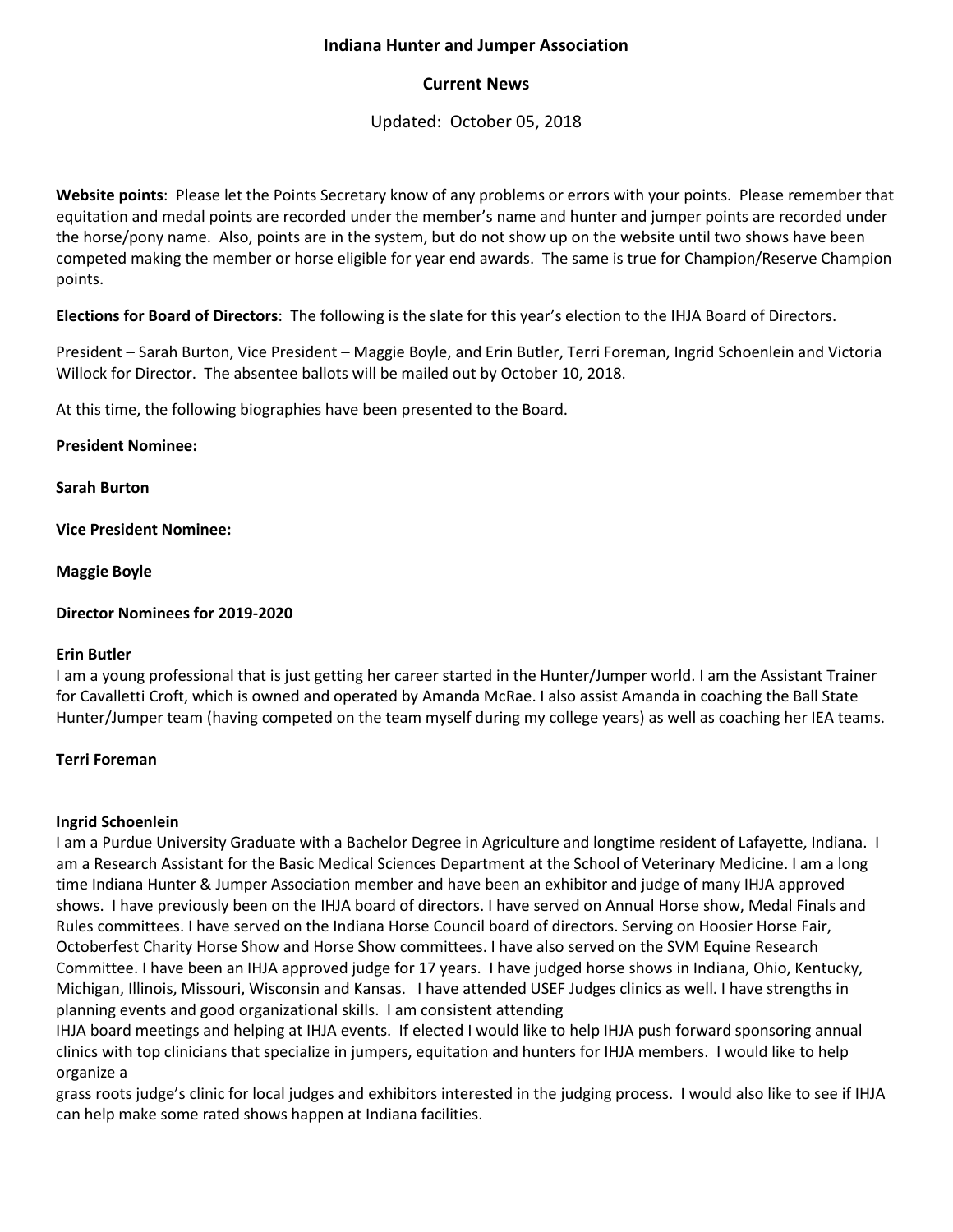#### **Victoria Willock**

I am the assistant trainer at Bit Whip Farm. We have a great group of horses and customers that compete at local and rated horse shows. Previously, I worked for CWD Sellier in the area allowing me to meet many of the IHJA members and get to know the community. Before moving to Indiana, I was the assistant trainer/barn manager for David Q Wright at Hunters Court Stable for 4 years. We ran multiple local Middle Tenneessee Hunter Jumper Association (MTHJA) horse shows at our farm and I volunteered at multiple MTHJA events, including the annual banquet. I look forward to the opportunity to be more involved with the IHJA.

**Proposed Rule Changes for 2019**: Following are the proposed rule changes that were submitted to the Board of Directors for the 2019 show season. The Rules Committee met to discuss and give their recommendations on these rules. If you have any questions or concerns, please contact a board member or come to the general membership meeting in November.

1. Page 6, Judges and Show Managers: Hunter/Equitation Judges - Change from Judges may not officiate at more than two shows given by any show manager or facility in one year period to – **more than three shows**

# **The Rules/By Laws Committee voted to recommend this rule change.**

- 2. As the results program does not receive the information, it will be required that all show managers turn in to the names of their judges, EMT, and three person horse show committee to the Points Secretary. **The Rules/By Laws Committee voted to recommend this rule change.**
- 3. Beginner Jumper -0 .65 0.70 m Eligibility: Open to all riders. May cross enter into the 0.75 m Puddle Jumper Division, but not a division higher than 0.75. One class in the division must be run as an optimum time class with no combinations. Riders may be eliminated or penalized for reckless riding at the judge's discretion. Fences: 0.65 - 0.70 m Scoring: Current USEF Jumper Rules to apply. **The Rules/By Laws Committee voted to recommend this rule change with a name change to Future Jumper.**
- 4. New Membership Category Student School Year Membership for private school students riding on horse teams. Points calculated from beginning to end of the school year. Points combined for both IHJA show seasons during that period of time. **The Rules/By Laws Committee voted to not recommend this rule change.**
- 5. Page 22 Novice Children's/Adult Jumper Add Rider to beginning of the second sentence Rider may not cross enter any classes above 1.0 m at the same show.

## **The Rules/By Laws Committee voted to recommend this rule change.**

6. Eliminate Pony Jumper division **The Rules/By Laws Committee voted to recommend this rule change.**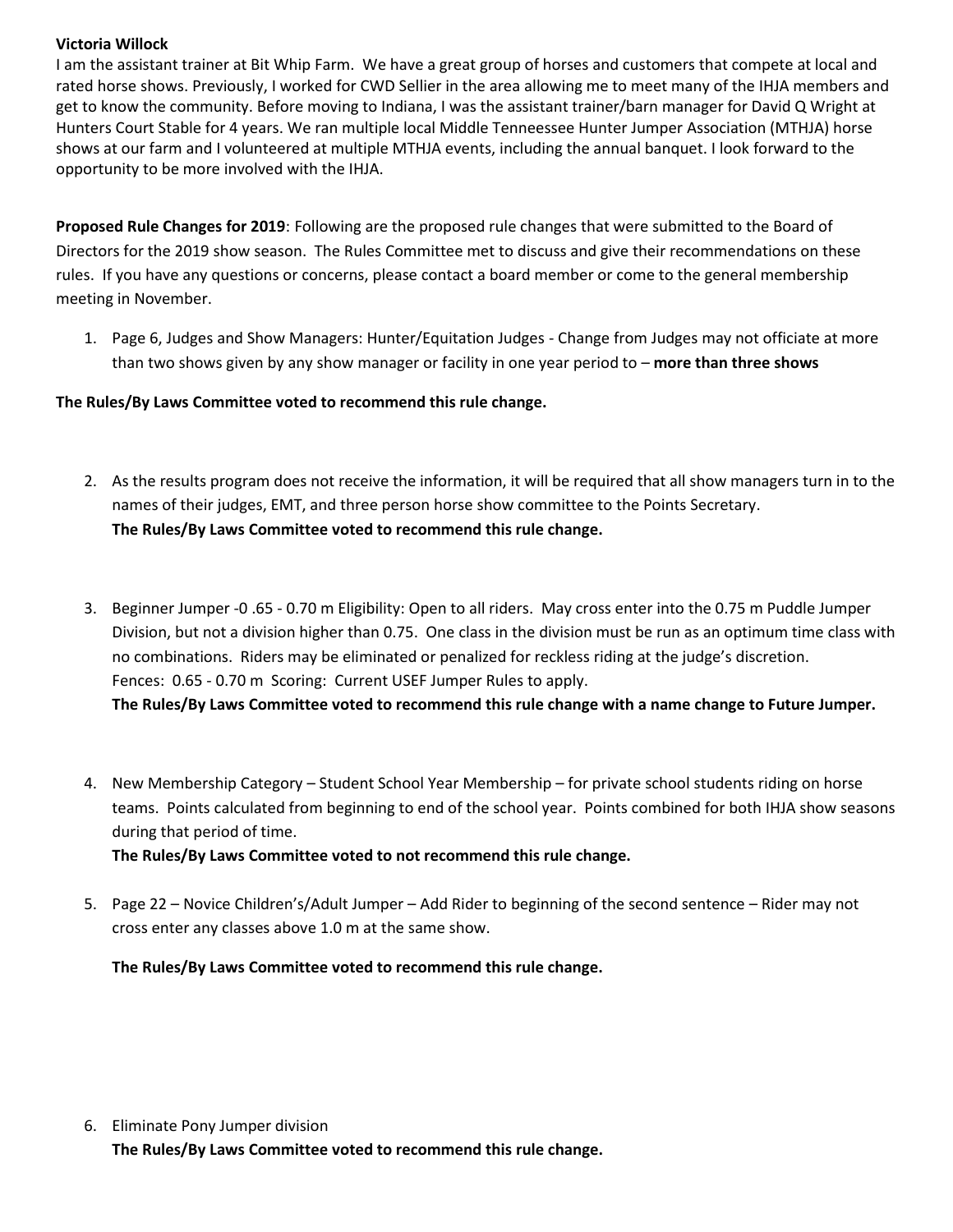- 7. Add Schooling Jumper Division 0.95 1.0 m Eligibility Open to all jumpers and riders. Fences 0.95 1.0 m. Scoring: Current USEF Jumper rules to apply. **The Rules/By Laws Committee voted to recommend this rule change.**
- 8. Limit Equitation Open to riders 12 years and over. Fences 2'0" NO IN AND OUTS. Only 1 over fence and 1 flat class will count in this division. If more classes are held, only the first over fence class and/or the first flat class held will count for points. Not a Championship division; therefore, points for Champion and Reserve Champion, if awarded, will not count.

**The Rules/By Laws Committee voted to recommend this rule change.**

- 9. Combine Low Junior/Amateur Owner Jumper and High Junior/Amateur Owner Jumper into one division to be shown at 1.15 m - 1.20 m at local shows. At USEF rated shows all heights will count for year end points. **The Rules/By Laws Committee voted to recommend this rule change.**
- 10. Combine Amateur-Owner Hunter 3'3" and 3'6" into one division to be shown at 3'3" at local shows. At USEF rated shows all heights will count for year end points. **The Rules/By Laws Committee voted to recommend this rule change.**
- 11. Combine both heights of Junior Hunter into one division to be shown at 3'3" at local shows. At USEF rated shows all heights will count for year end points.

# **The Rules/By Laws Committee voted to recommend this rule change.**

Annual Horse Show and Medal Finals: The Annual Horse Show and Medal Finals were a huge success with a sold out show of 132 stalls. Of these stalls, there were 125 horses entered. This was the first year that the event offered triple points! Congratulations to the winners of the Hunter and Jumper Derbies as well as our Medal Finals winners.

Thank you to our sponsors – CWD, Ingrid Schoenlein, Talbot Street, Rinehart Farms, Wesstgate Chrysler Jeep Dodge Ram, Gastroenterology of Indianapolis, Sterling Shields Stables, LLC, Bryan Hoffman, Bab Rohrman Toyota, Caldwell Farm, Canterbury Manor, Dude and Harley Carr, Twisted 6 Hay Company, Jared Jackson, Hill Top Stables, Village Custom Embroidery, Front Row Sport Horses, Sierra Woods, Black Dog Farm, Affinity Equestrian and White Brook Farms.

Thank you to our sponsored prize sponsors – Grand Champion Tack and Saddlery, Hot Box Pizza, Liz Obrecht, Greyhavens Farms and Zionsville Flower.

**Board of Directors meeting minutes**: The Board of Directors meeting was held on August 27, 2018 at Treesdale Farms, Carmel, IN.Present were Sarah Burton, President, Maggie Boyle, Vice President, Liz Obrecht, Secretary/Treasurer, Amy Ochoa, Director, Ingrid Schoenlein, Director, Amy Sandhu, Director and Terri Foreman, Director. Absent were Neal Yerian, Director and Richard Rinehart, Director.

The meeting was called to order at 7:15 p.m.

Liz presented the Board with a Financial and Membership Report. The checking balance is currently \$16,982.90 the savings balance is \$44,601.32 for a total of \$61,584.22. Liz also presented and board with a breakdown of income and expenses from the period of July 10 – August 26, 2018. It was **moved, seconded and passed unanimously** to approve the financial report.

The current renewed membership is 195 members with 189 horses registered. This is an increase from July of 176 members and 179 horses.

OLD BUSINESS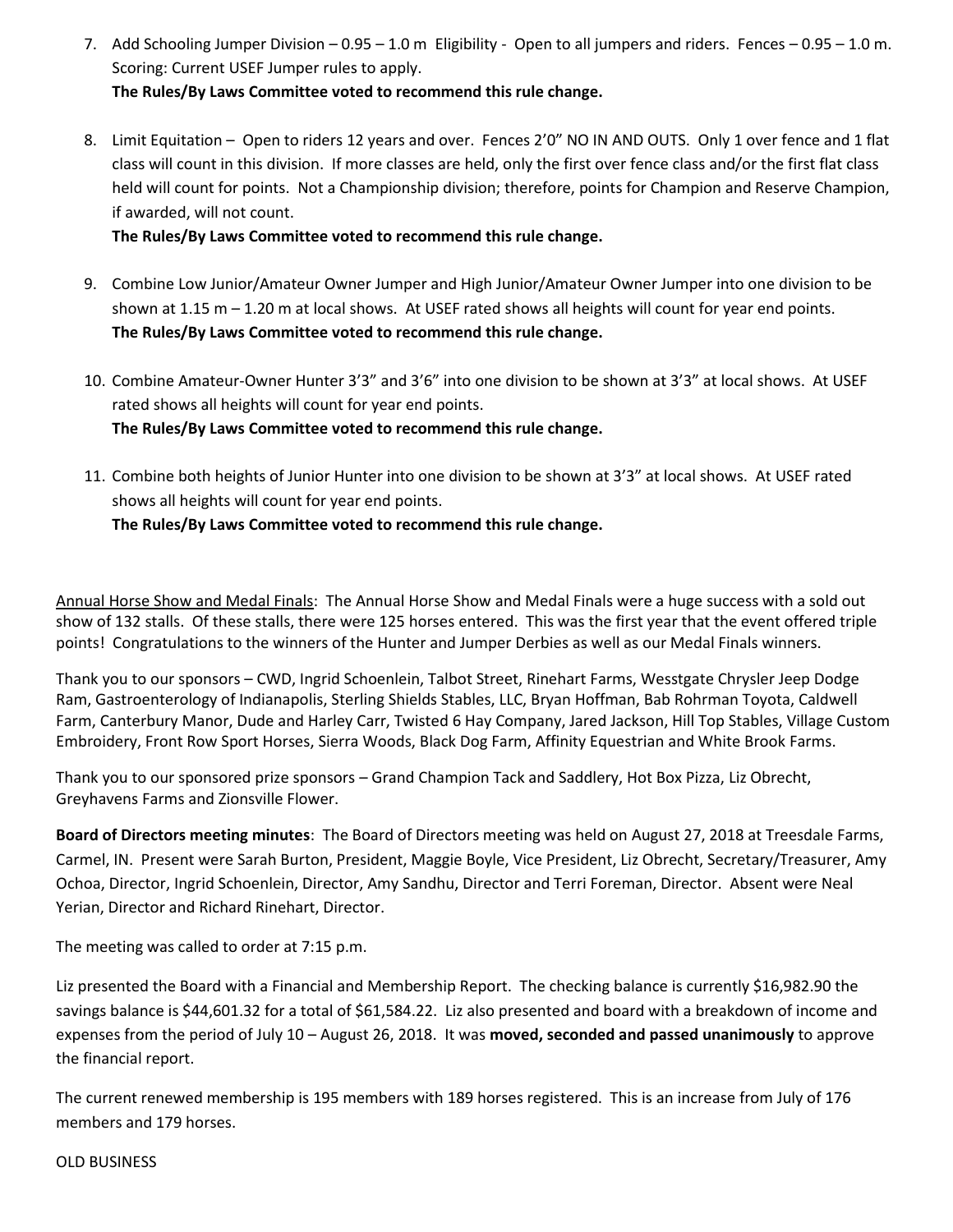Sarah gave a report on the points. The points at this time are less than a month behind in getting reported and updated. Liz will need to contact show secretaries to have them change their contact email to the points email, as many are still sending them to Liz.

**Annual Horse Show and Medal Finals Committee**: A report on the Annual Horse Show and Medal Finals was next on the agenda. There were a total of 113 horse, 17 tack and 1 medal finals stalls paid at the show. As of August 26, there were \$5,000.00 in sponsorships paid with \$1,850 still outstanding. There was another \$813.84 in provided prizes for the show by sponsors.

Liz presented the board with a report on the billing for the generator rented from MacAllister Equipment Rental for the upper barn. The quote was \$1,150.00, but the final invoice was for over \$2,000.00. After conversations, they were only willing to credit \$571.38 from the invoice. Sarah is going to contact them to discuss the invoices.

It was suggested that IHJA add the TIP classes to the schedule for next year's show. These classes are held at other schooling shows, and this would help members trying to qualify for the TIP finals to get the points needed. It **was moved, seconded and passed unanimously** to apply for the 2'6", 3'0" Hunter and Jumper classes as well as the TIP Pleasure. Liz will fill out the applications.

Issues that occurred during the show were discussed. It is becoming important to hire professional course designer and show manager in order to have the show run more smoothly. It might be necessary, though, to have a local assistant show manager to handle the daily set ups that occur before the actual event. Jake Surette was mentioned as a potential person to handle this job. The co-manager, or the horse show committee, would be responsible for hiring all of the staff. A solid sponsorship committee will also need to be working months before the show begins in order to assure that sponsorships are in place in time for publication of the prize list.

There was a claim turned in to IHJA's insurance company for damage done to a water spigot on the property. This water spigot was apparently run into by someone on the grounds. Currently the insurance is denying making payment on this claim due to it being property damage and the fact that Hill Top is an additional insured on the insurance policy. Sarah will contact the agents to discuss the claim.

The Three Person Horse Show Committee also needs to be published in the newsletter and posted in many places throughout the show grounds. This will help to immediately address some of the problems that came up this year during the show. This committee will address issues that are covered by Horse Welfare in the Rule Book as well as rule violations.

Sarah suggested that IHJA needs to purchase a wheel for measuring distances, and possibly buy the timers from Treesdale if they are available. Liz will contact Kristen to see if they are for sale.

The footing seemed to be much better this year, and watering and dragging was done when needed.

**Rules and By-Laws Committee**: Propose to combine Low and High Junior/Amateur Owner Jumpers for next year. Also combine Amateur Owner Hunters to 3'3" only.

The Rules Committee will meet at a location TBA on September 17, 2018 at 7:00 p.m.

**Banquet Committee**: The Banquet is schedule for January 19, 2019 at Ritz Charles in Carmel, IN. Amy will contact them to start the plans for the event. Liz will contact Kristen Moss to see if she is willing to again do the banquet program and contact sponsors for the program.

**Communications Committee**: Discussion was held as to how to improve communications with the membership especially through the website. It was suggested that we contact a member to work with David to bring about new ways